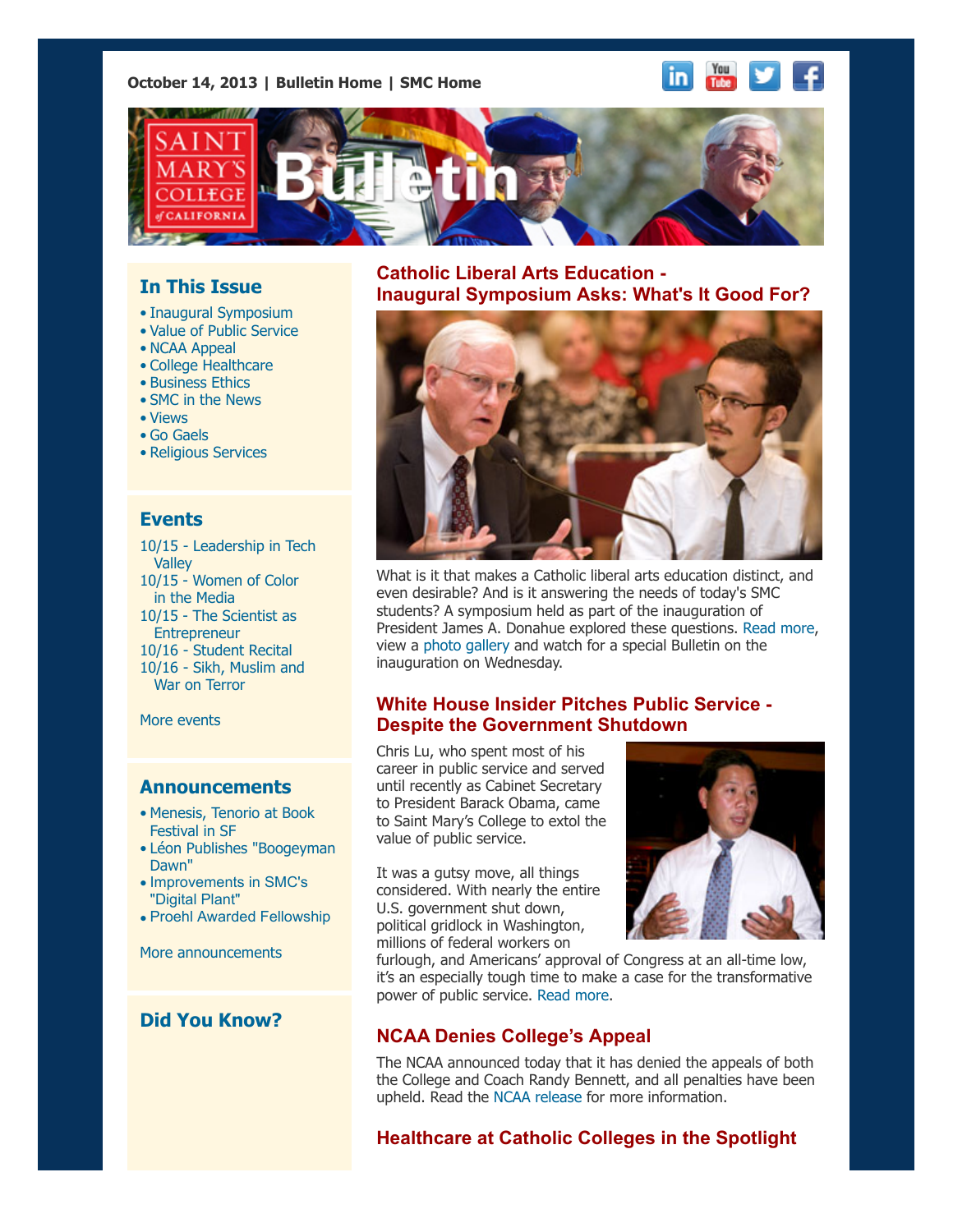

SEBA students and alumni have access to CareerBeam, an online career [management system.](http://www.stmarys-ca.edu/career-center-and-careerbeam-resource-overview-1?utm_source=Bulletin&utm_medium=email&utm_campaign=10-17-13) **Learn more**.

Do you have a little-known tidbit or story about Saint [Mary's? Send it to](mailto:news@stmarys-ca.edu) **Campus News**.

**Lasallian Reflections**



For the week of **[Oct. 14.](http://www.stmarys-ca.edu/living-lasallian/lasallian-reflections?utm_source=Bulletin&utm_medium=email&utm_campaign=10-14-2013)**

What do you think of the new Bulletin? **[Learn more](http://www.stmarys-ca.edu/smcs-new-campus-newsletter-launches?utm_source=Bulletin&utm_medium=email&utm_campaign=10-07-2013)**, and send your feedback and suggestions to **[news@stmarys-ca.edu](mailto:news@stmarys-ca.edu)**.

**[Learn how to submit](http://www.stmarys-ca.edu/smc-bulletin/faqs?utm_source=Bulletin&utm_medium=email&utm_campaign=10-07-2013) Events and Announcements**.

Saint Mary's is reviewing the essential benefits requirement under California law in light of recent changes in coverage at Loyola Marymount University and Santa Clara University. [Read more.](http://www.stmarys-ca.edu/healthcare-at-catholic-colleges-in-the-spotlight?utm_source=Bulletin&utm_medium=email&utm_campaign=10-17-13)

# **SEBA Professor Examines Business Ethics In Myanmar's Emerging Market**

SEBA Professor Judith White, who recently traveled to Myanmar to conduct research on the emerging market in the Southeast Asian nation, predicts that the opening up of the country after years of sanctions will spark a conflict between corporate social responsibility and the country's endemic corruption. [Read more.](http://www.stmarys-ca.edu/seba-professor-examines-business-ethics-in-asia?utm_source=Bulletin&utm_medium=email&utm_campaign=10-17-13)

### **SMC in the News**

- Catholic Voice Previews Inauguration of SMC's New President [Read more.](http://www.stmarys-ca.edu/catholic-voice-reports-on-upcoming-inaugural-of-saint-marys-president?utm_source=Bulletin&utm_medium=email&utm_campaign=10-17-13)
- Presidential Inauguration Featured in Contra Costa Times, Area Media [Read more.](http://www.stmarys-ca.edu/contra-costa-times-area-media-covers-inauguration-of-president-donahue?utm_source=Bulletin&utm_medium=email&utm_campaign=10-17-13)

#### **Views**



#### **Labor Leader Receives Henning Award - And His Own Ale**

It isn't every occasion that's so special that a beer is created in its honor, but that was the case when the Henning Institute at Saint Mary's College honored John Joseph Patrick Moylan for distinguished service "For the Dignity of Work and the Worker" during a dinner at the Soda Center. [Learn more.](http://www.stmarys-ca.edu/labor-leader-john-moylan-honored-by-henning-institute?utm_source=Bulletin&utm_medium=email&utm_campaign=10-17-13)

# **Go Gaels**

#### **Volleyball Sweeps Pepperdine**

The volleyball team drew energy from a loud and proud crowd at [McKeon Pavilion to sweep Pepperdine 25-18, 25-23, 27-25.](http://www.smcgaels.com/ViewArticle.dbml?DB_OEM_ID=21400&ATCLID=209282426) Watch the interview with team members.



**Religious Services**

Mon.-Thurs., 5:15 p.m. Mass Fri., 7:00 a.m. Sun., 9 a.m., St. Giles Episcopal Eucharist